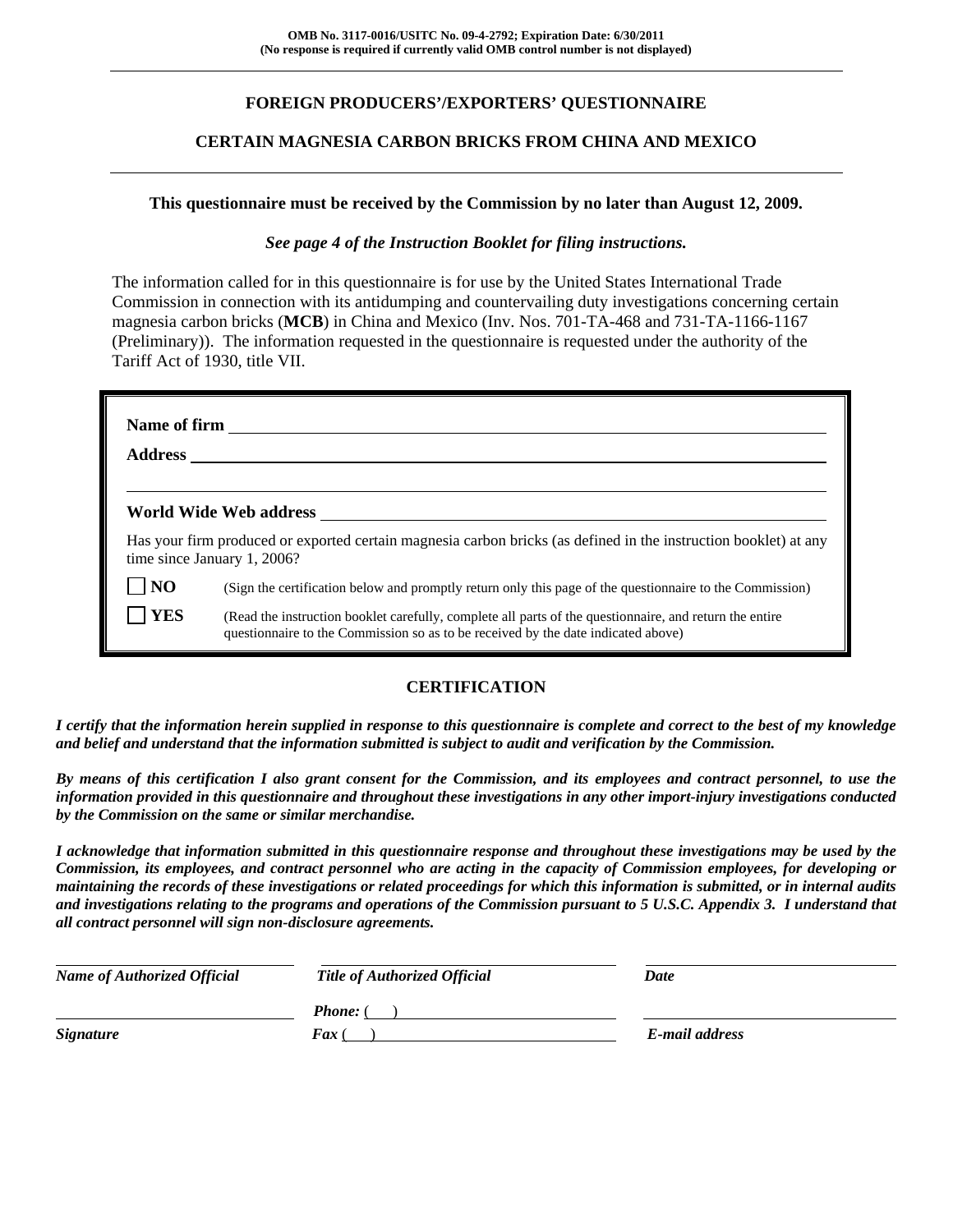#### **PART I.—GENERAL INFORMATION**

 $\overline{a}$ 

 $\overline{a}$ 

 $\overline{a}$ 

The questions in this questionnaire have been reviewed with market participants to ensure that issues of concern are adequately addressed and that data requests are sufficient, meaningful, and as limited as possible. Public reporting burden for this questionnaire is estimated to average 20 hours per response, including the time for reviewing instructions, searching existing data sources, gathering the data needed, and completing and reviewing the questionnaire. Send comments regarding the accuracy of this burden estimate or any other aspect of this collection of information, including suggestions for reducing the burden, to the Office of Investigations, U.S. International Trade Commission, 500 E Street, SW, Washington, DC 20436.

I-1a. Please report below the actual number of hours required and the cost to your firm of preparing the reply to this questionnaire and completing the form.

hours dollars

- I-1b. We are interested in any comments you may have for improving this questionnaire in general or the clarity of specific questions. Please attach such comments to your response or send them to the above address.
- I-2. Provide the name and address of establishment(s) covered by this questionnaire (see page 3 of the instruction booklet for reporting guidelines). If your firm is publicly traded, please specify the stock exchange and trading symbol.

I-3. Please provide the names, street addresses (not P.O. boxes), contacts, telephone numbers, and email addresses of the **FIVE** largest U.S. importers of your firm's MCB in 2008.

| No.          | Importer's name | <b>Contact person</b> | <b>E-mail address</b> | Area<br>code and<br>telephone<br>number | Share of<br>your 2008<br>exports<br>(%) |
|--------------|-----------------|-----------------------|-----------------------|-----------------------------------------|-----------------------------------------|
| 1            |                 |                       |                       |                                         |                                         |
| $\mathbf{2}$ |                 |                       |                       |                                         |                                         |
| 3            |                 |                       |                       |                                         |                                         |
| 4            |                 |                       |                       |                                         |                                         |
| 5            |                 |                       |                       |                                         |                                         |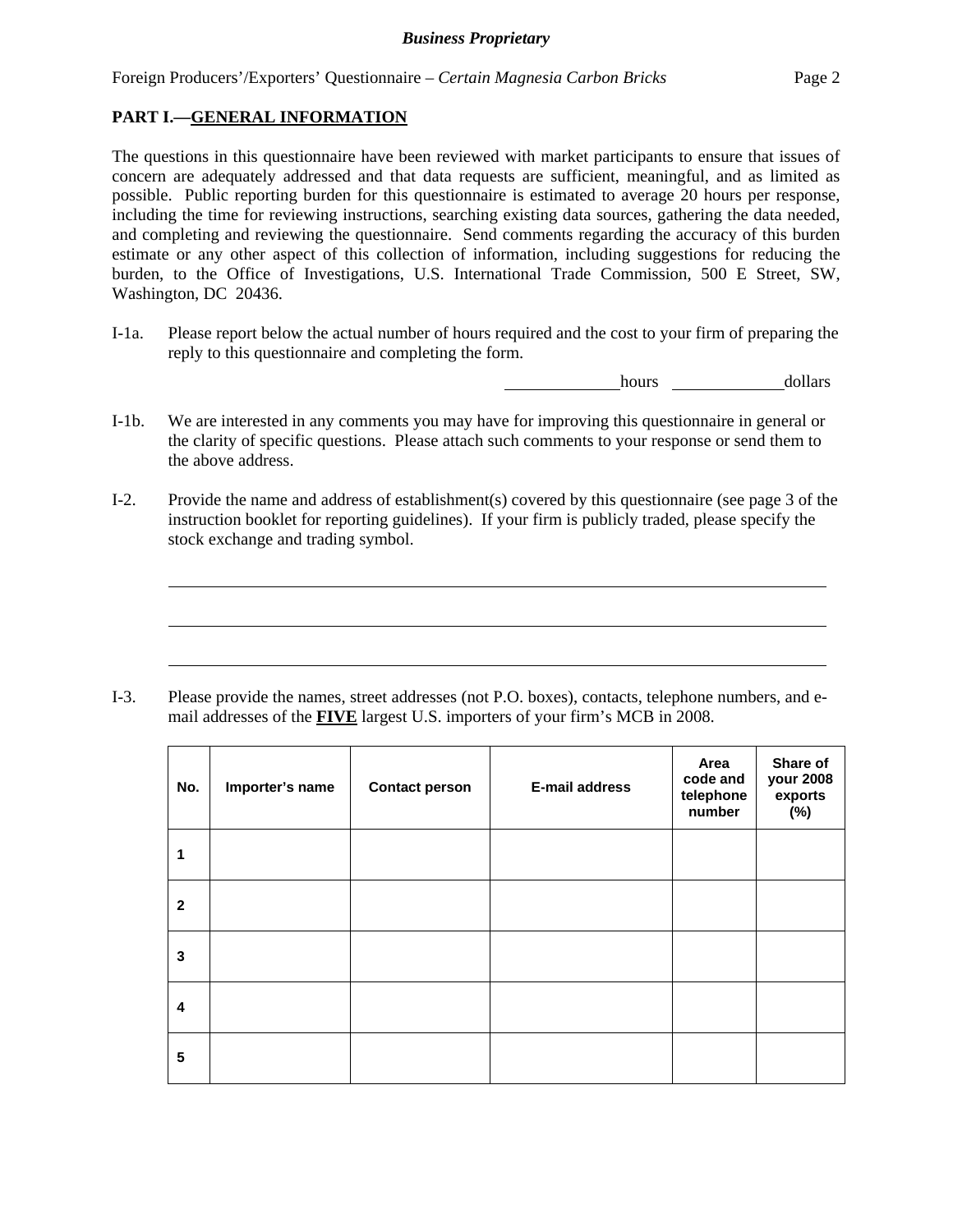|  | Foreign Producers' Questionnaire – Certain Magnesia Carbon Bricks | Page 3 |
|--|-------------------------------------------------------------------|--------|
|  |                                                                   |        |

# **PART I.--GENERAL INFORMATION***--Continued*

| $I-4.$ | Does your firm or any related firm produce, have the capability to produce, or have any plans to<br>produce MCB in the United States or other countries? |                                                                                                                                                                                                                                                    |  |  |  |  |
|--------|----------------------------------------------------------------------------------------------------------------------------------------------------------|----------------------------------------------------------------------------------------------------------------------------------------------------------------------------------------------------------------------------------------------------|--|--|--|--|
|        | $\log$                                                                                                                                                   | Yes--Please name the firm(s) and country(ies) below and, if U.S. producer(s),<br>ensure that they complete the Commission's producer questionnaire<br>(contact Elizabeth Haines, elizabeth.haines@usitc.gov, for copies of<br>that questionnaire). |  |  |  |  |
| $I-5.$ |                                                                                                                                                          | Does your firm or any related firm import or have any plans to import MCB into the United                                                                                                                                                          |  |  |  |  |
|        | States?                                                                                                                                                  |                                                                                                                                                                                                                                                    |  |  |  |  |
|        | $\log$                                                                                                                                                   | Yes--Please name the firm(s) below and ensure that they complete the<br>Commission's importer questionnaire (contact Elizabeth Haines for<br>copies of that questionnaire).                                                                        |  |  |  |  |
|        |                                                                                                                                                          |                                                                                                                                                                                                                                                    |  |  |  |  |
|        |                                                                                                                                                          |                                                                                                                                                                                                                                                    |  |  |  |  |
|        |                                                                                                                                                          |                                                                                                                                                                                                                                                    |  |  |  |  |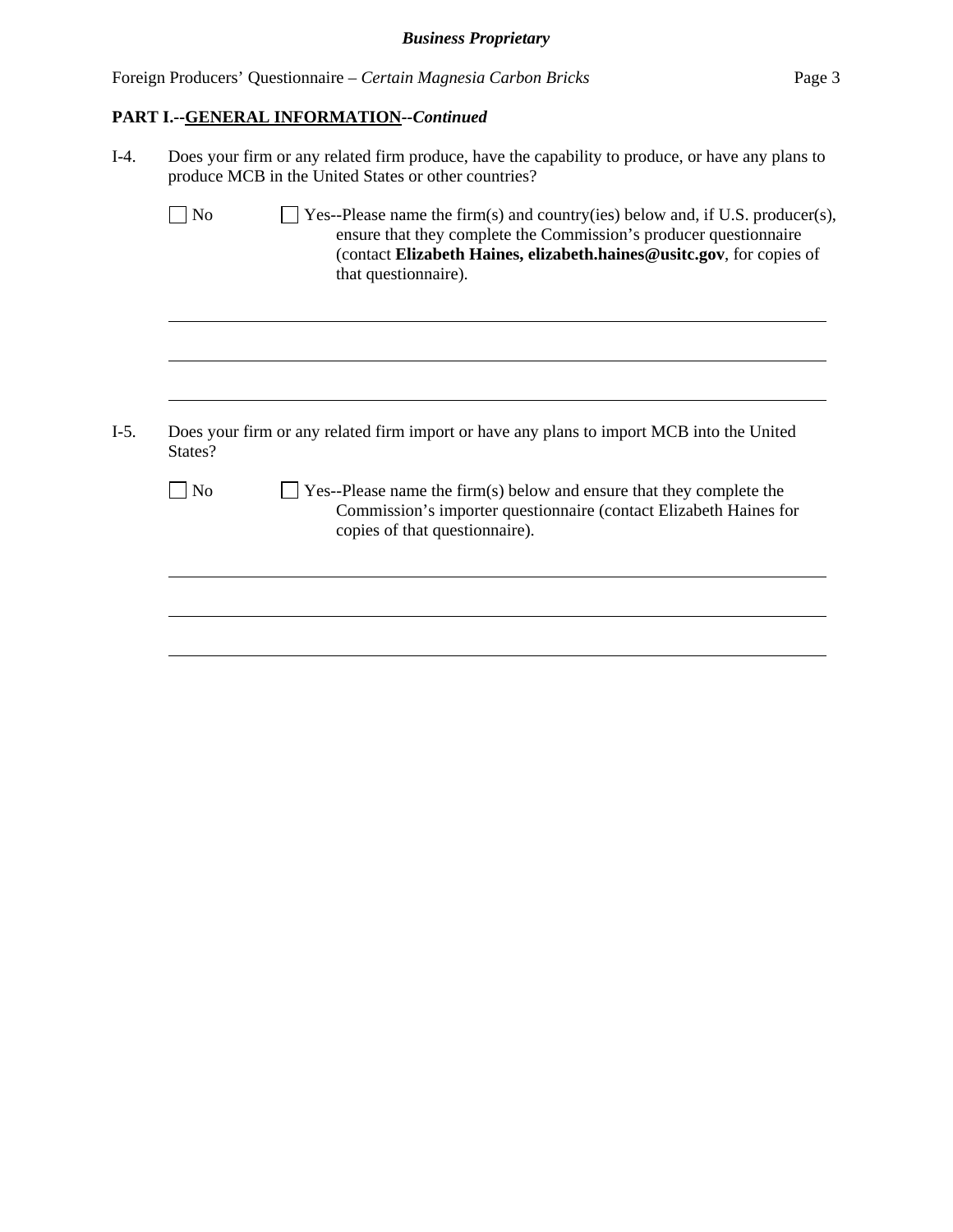Foreign Producers' Questionnaire – *Certain Magnesia Carbon Bricks* Page 4

# **PART II.--TRADE AND RELATED INFORMATION**

l

| $II-1.$ | Does your firm have any plans to add, expand, curtail, or shut down production capacity and/or<br>production of MCB in China and/or Mexico?                                                                                                                                                                                                                                  |  |  |  |  |
|---------|------------------------------------------------------------------------------------------------------------------------------------------------------------------------------------------------------------------------------------------------------------------------------------------------------------------------------------------------------------------------------|--|--|--|--|
|         | $\Box$ No<br>$\perp$ Yes--Please describe those plans, including planned dates and capacity/<br>production quantities involved, and the reason(s) for such change(s). If<br>the plans are to add or expand capacity or production, list (in descending<br>order of importance) the markets (countries) to which such additional<br>capacity or production would be directed. |  |  |  |  |
|         |                                                                                                                                                                                                                                                                                                                                                                              |  |  |  |  |
| $II-2.$ | What percentage of your firm's total sales in its most recent fiscal year was represented by sales<br>of MCB?                                                                                                                                                                                                                                                                |  |  |  |  |
|         | Percent                                                                                                                                                                                                                                                                                                                                                                      |  |  |  |  |
| $II-3.$ | Does your firm produce products other than MCB on the same equipment and machinery used in<br>the production of MCB?                                                                                                                                                                                                                                                         |  |  |  |  |
|         | $\Box$ Yes--List the following information.<br>$\neg$ No                                                                                                                                                                                                                                                                                                                     |  |  |  |  |
|         | Basis for allocation of capacity data (e.g., sales): ____________________________                                                                                                                                                                                                                                                                                            |  |  |  |  |
|         | Products produced on same equipment and share of total production in 2008 (in percent):                                                                                                                                                                                                                                                                                      |  |  |  |  |
|         | Product<br>Percent                                                                                                                                                                                                                                                                                                                                                           |  |  |  |  |
|         | <b>MCB</b>                                                                                                                                                                                                                                                                                                                                                                   |  |  |  |  |
|         |                                                                                                                                                                                                                                                                                                                                                                              |  |  |  |  |
|         |                                                                                                                                                                                                                                                                                                                                                                              |  |  |  |  |
|         |                                                                                                                                                                                                                                                                                                                                                                              |  |  |  |  |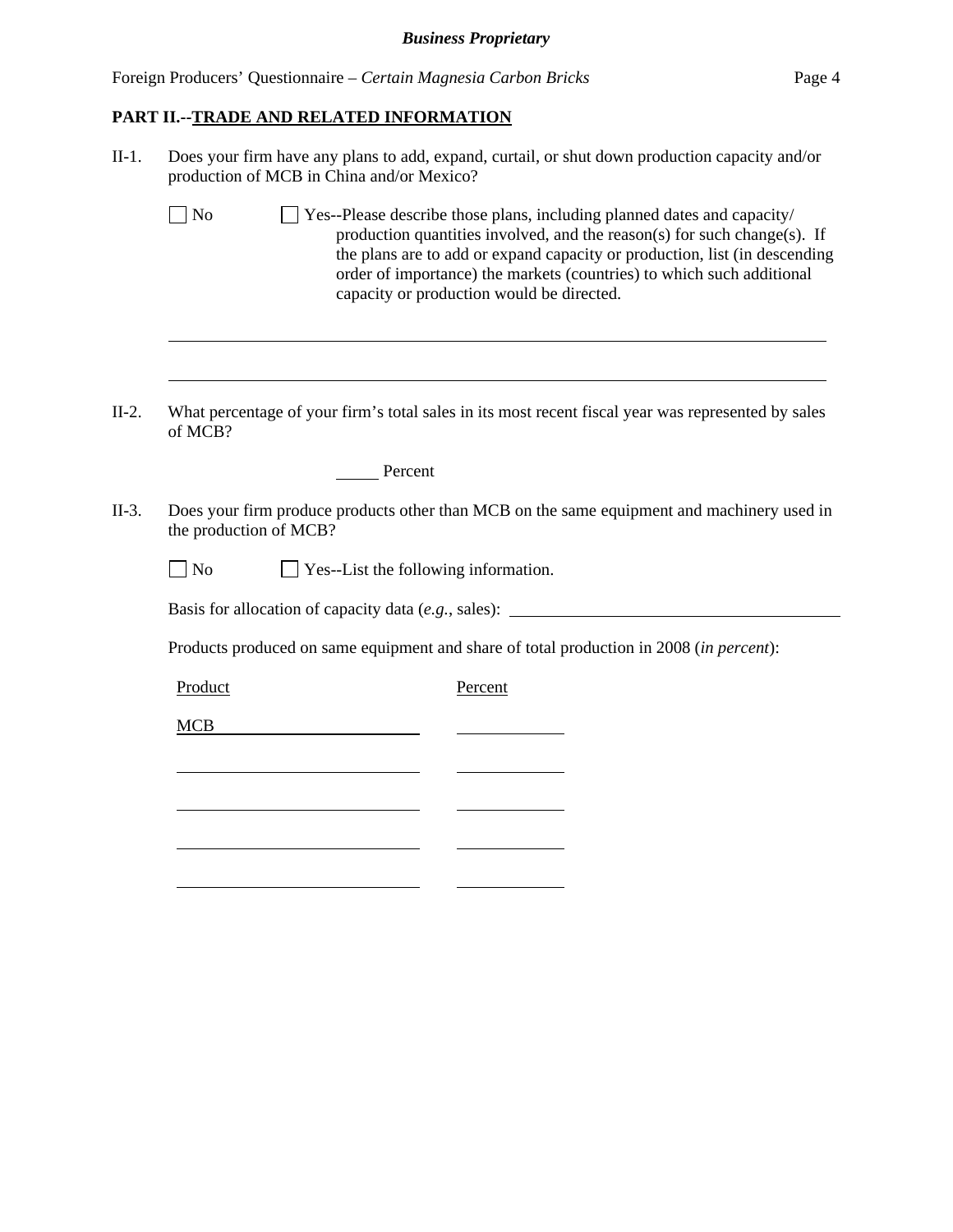# **PART II.--TRADE AND RELATED INFORMATION***--Continued*

l

| $II-4.$ | Has your firm, since 2006, maintained any inventories of MCB in the United States (not<br>including inventories held by firms identified in questions I-3, I-4, or I-5)? |                                                                                           |                |                  |                  |  |  |  |  |
|---------|--------------------------------------------------------------------------------------------------------------------------------------------------------------------------|-------------------------------------------------------------------------------------------|----------------|------------------|------------------|--|--|--|--|
|         | Yes--Report the quantity (in short tons) of such end-of-period inventories<br>N <sub>0</sub><br>below.                                                                   |                                                                                           |                |                  |                  |  |  |  |  |
|         | 2006                                                                                                                                                                     | 2007                                                                                      | 2008           | <b>June 2008</b> | <b>June 2009</b> |  |  |  |  |
| $II-5.$ | Is the MCB exported by your firm subject to antidumping findings or remedies in any WTO-<br>member countries?                                                            |                                                                                           |                |                  |                  |  |  |  |  |
|         | N <sub>o</sub>                                                                                                                                                           | Yes--List the products(s), countries affected, and the date of such<br>findings/remedies. |                |                  |                  |  |  |  |  |
|         |                                                                                                                                                                          | <b>Product</b>                                                                            | <b>Country</b> | <b>Date</b>      |                  |  |  |  |  |
|         |                                                                                                                                                                          |                                                                                           |                |                  |                  |  |  |  |  |
|         |                                                                                                                                                                          |                                                                                           |                |                  |                  |  |  |  |  |
|         |                                                                                                                                                                          |                                                                                           |                |                  |                  |  |  |  |  |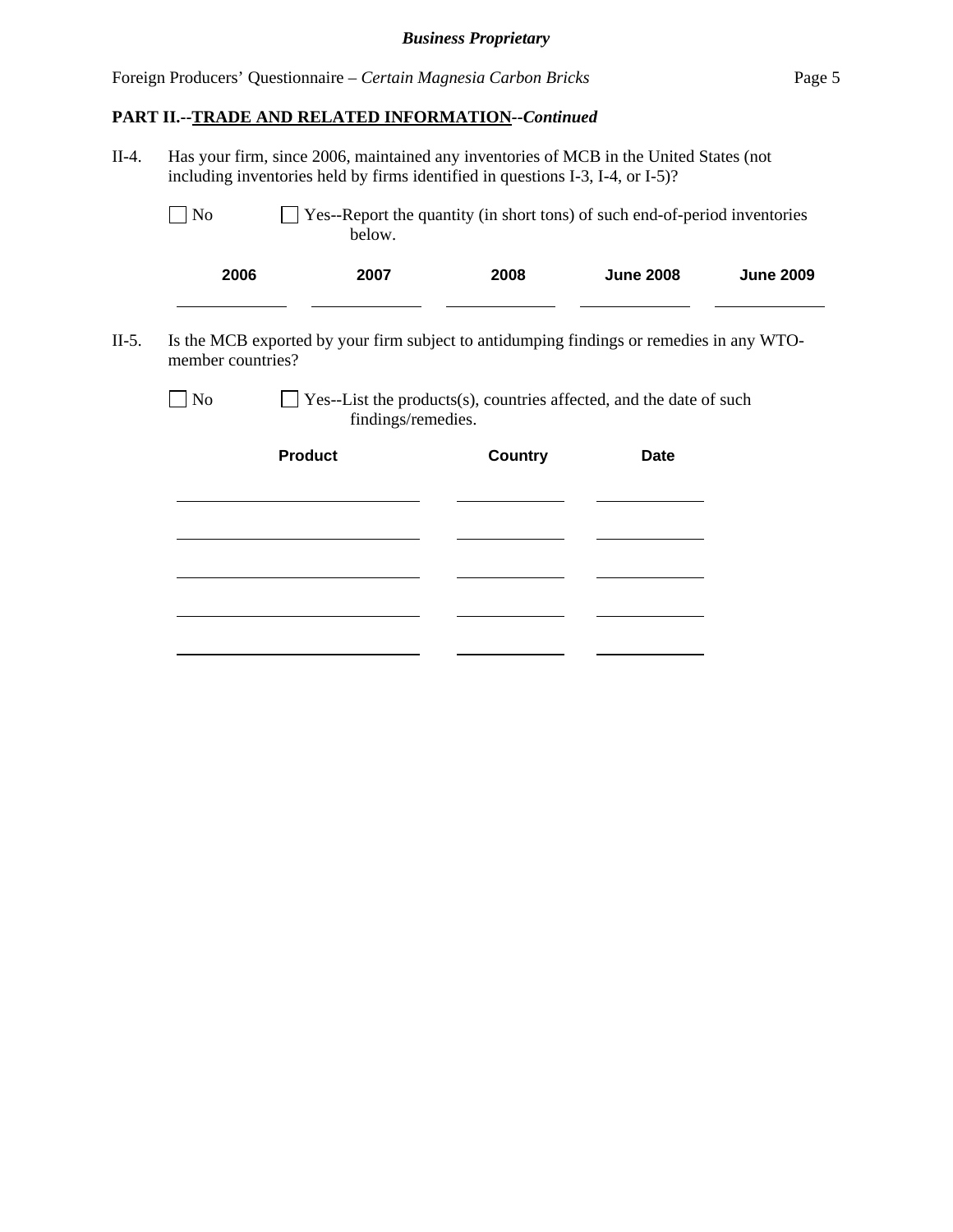Foreign Producers' Questionnaire – *Certain Magnesia Carbon Bricks* Page 6

## **PART II.--TRADE AND RELATED INFORMATION***--Continued*

II-6. Report your firm's production capacity, production, shipments, and inventories related to the production of MCB in your establishment(s) in China and/or Mexico during the specified periods. (See definitions in the instruction booklet.)

| <b>Quantity (in short tons)</b>                                                                                                                                                                                                                                                                                                                                                                                                              |                                                                                                                                                                                                                                                                                                              |      |      |                          |      |      |      |  |
|----------------------------------------------------------------------------------------------------------------------------------------------------------------------------------------------------------------------------------------------------------------------------------------------------------------------------------------------------------------------------------------------------------------------------------------------|--------------------------------------------------------------------------------------------------------------------------------------------------------------------------------------------------------------------------------------------------------------------------------------------------------------|------|------|--------------------------|------|------|------|--|
|                                                                                                                                                                                                                                                                                                                                                                                                                                              | <b>Actual experience</b>                                                                                                                                                                                                                                                                                     |      |      | Projections <sup>1</sup> |      |      |      |  |
| Item                                                                                                                                                                                                                                                                                                                                                                                                                                         |                                                                                                                                                                                                                                                                                                              |      |      | January-June             |      |      |      |  |
|                                                                                                                                                                                                                                                                                                                                                                                                                                              | 2006                                                                                                                                                                                                                                                                                                         | 2007 | 2008 | 2008                     | 2009 | 2009 | 2010 |  |
| Average production capacity <sup>2</sup>                                                                                                                                                                                                                                                                                                                                                                                                     |                                                                                                                                                                                                                                                                                                              |      |      |                          |      |      |      |  |
| Beginning-of-period inventories <sup>3</sup>                                                                                                                                                                                                                                                                                                                                                                                                 |                                                                                                                                                                                                                                                                                                              |      |      |                          |      |      |      |  |
| Production $\overline{4}$                                                                                                                                                                                                                                                                                                                                                                                                                    |                                                                                                                                                                                                                                                                                                              |      |      |                          |      |      |      |  |
| <b>Shipments:</b>                                                                                                                                                                                                                                                                                                                                                                                                                            |                                                                                                                                                                                                                                                                                                              |      |      |                          |      |      |      |  |
| <b>Internal consumption/transfers</b>                                                                                                                                                                                                                                                                                                                                                                                                        |                                                                                                                                                                                                                                                                                                              |      |      |                          |      |      |      |  |
| <b>Home market sales</b>                                                                                                                                                                                                                                                                                                                                                                                                                     |                                                                                                                                                                                                                                                                                                              |      |      |                          |      |      |      |  |
| Exports to--                                                                                                                                                                                                                                                                                                                                                                                                                                 |                                                                                                                                                                                                                                                                                                              |      |      |                          |      |      |      |  |
| <b>United States</b> <sup>5</sup>                                                                                                                                                                                                                                                                                                                                                                                                            |                                                                                                                                                                                                                                                                                                              |      |      |                          |      |      |      |  |
| All other export markets <sup>6</sup>                                                                                                                                                                                                                                                                                                                                                                                                        |                                                                                                                                                                                                                                                                                                              |      |      |                          |      |      |      |  |
| <b>Total exports</b>                                                                                                                                                                                                                                                                                                                                                                                                                         |                                                                                                                                                                                                                                                                                                              |      |      |                          |      |      |      |  |
| <b>Total shipments</b>                                                                                                                                                                                                                                                                                                                                                                                                                       |                                                                                                                                                                                                                                                                                                              |      |      |                          |      |      |      |  |
| <b>End-of-period inventories</b>                                                                                                                                                                                                                                                                                                                                                                                                             |                                                                                                                                                                                                                                                                                                              |      |      |                          |      |      |      |  |
| reported capacity.                                                                                                                                                                                                                                                                                                                                                                                                                           | $1$ Please explain the basis for your projections.<br>$2$ The production capacity (see definitions in instruction booklet) reported is based on operating $\_\_$ hours per week, $\_\_$<br>weeks per year. Please describe the methodology used to calculate production capacity, and explain any changes in |      |      |                          |      |      |      |  |
| <sup>3</sup> Reconciliation of data.--Please note that the quantities reported above should reconcile as follows: beginning-of-period<br>inventories, plus production, less total shipments, equals end-of-period inventories. Do the data reported reconcile?<br>$\Box$ No--Please explain:<br>l IYes<br><sup>4</sup> Please estimate the percentage of total production of MCB in China and Mexico accounted for by your firm's production |                                                                                                                                                                                                                                                                                                              |      |      |                          |      |      |      |  |
| in 2008.                                                                                                                                                                                                                                                                                                                                                                                                                                     |                                                                                                                                                                                                                                                                                                              |      |      |                          |      |      |      |  |
| Percent<br><sup>5</sup> Please estimate the percentage of total exports to the United States of MCB from China and Mexico accounted for by<br>your firm's exports in 2008.<br>Percent<br><sup>6</sup> Identify principal other export markets.                                                                                                                                                                                               |                                                                                                                                                                                                                                                                                                              |      |      |                          |      |      |      |  |

# China